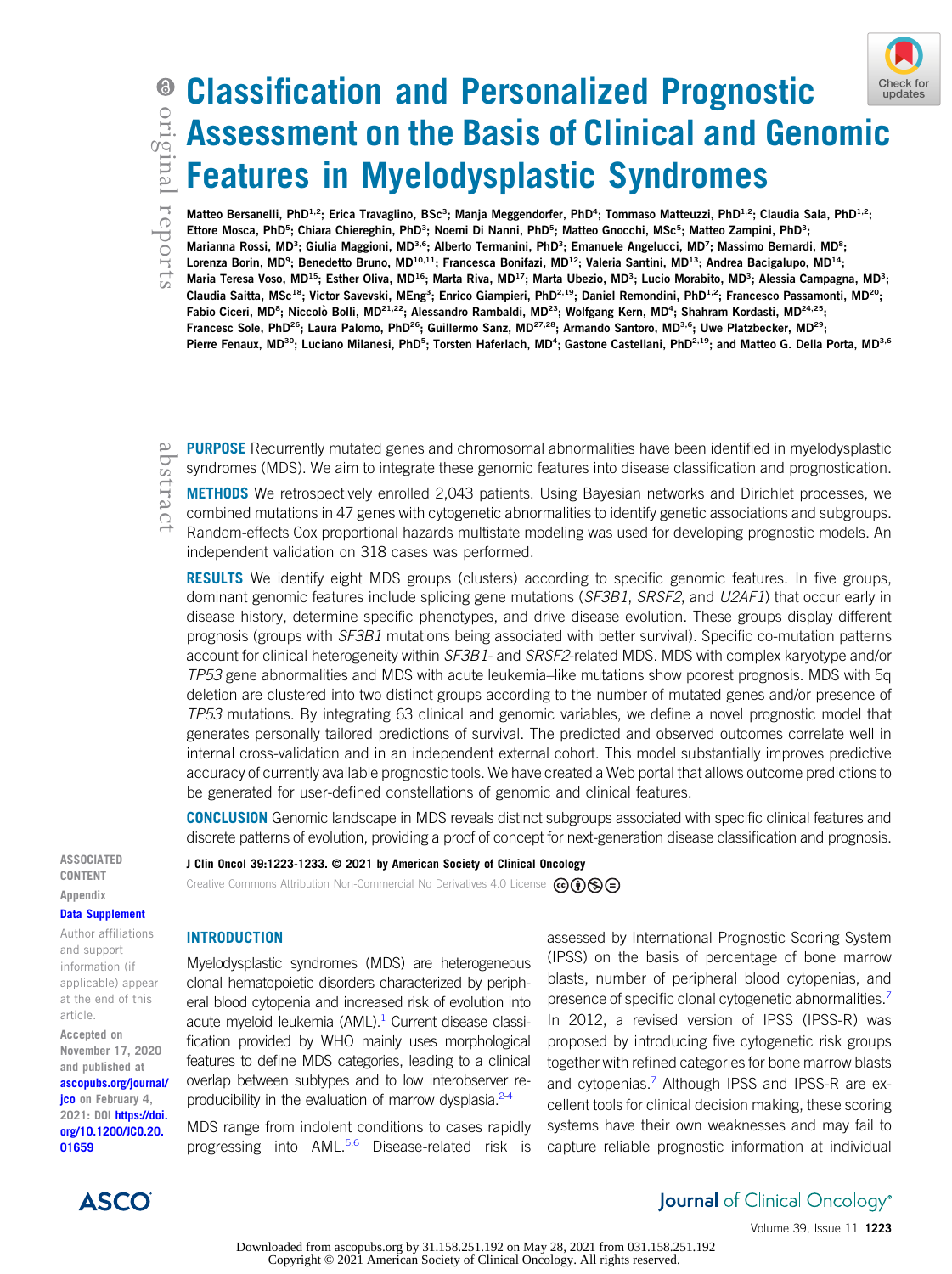## **CONTEXT**

## Key Objective

In myeloid malignancies, classifications on the basis of clinical and morphological criteria are being complemented by genomic features that better capture clinical-pathological entities. In myelodysplastic syndromes (MDS), there is clearly a need to define specific genotype-phenotype correlations and to estimate the independent effect of each genomic abnormality on clinical outcome.

## Knowledge Generated

We provided evidence form a large, international database that MDS could be classified into eight distinct subtypes according to specific genomic features. These subgroups do not correlate with morphological categories defined by current WHO classification and displayed significantly different clinical phenotypes and outcome. By integrating clinical and genomic variables, we created a novel prognostic model that generated personally tailored predictions of survival.

## Relevance

Comprehensive gene sequencing of patients with MDS is becoming increasingly accessible and routine. The integration of clinical data with diagnostic genome profiling improves the accuracy of currently available prognostic scores. Such information will support complex decision-making process in these patients.

patient level. In particular, cytogenetics (which is the only biological parameter included in these scores) is not informative in a large proportion of patients and chromosomal abnormalities mostly refer to secondary, late genomic events occurring in the natural history of the disease.<sup>[8](#page-9-6)</sup>

The development of MDS is driven by mutations on genes involved in RNA splicing, DNA methylation, chromatin modification, transcriptional regulation, and signal transduction.<sup>9[-12](#page-9-8)</sup> Chromosomal abnormalities also contribute to MDS pathophysiology.<sup>13</sup> Despite recent progress in understanding the disease biology, MDS with isolated 5q deletion is the only category defined by a specific genomic abnormality in the WHO classification<sup>[2](#page-9-1)</sup> and only few genotypephenotype associations have been reported until now, mainly referring to the close relationship between mutations in SF3B1 gene and MDS subtypes with ring sideroblasts. $2,9-12$  $2,9-12$  $2,9-12$ 

In myeloid malignancies, classifications on the basis of clinical and morphological criteria are being complemented by introducing genomic features that are closer to the disease biology and better capture clinicalpathological entities.  $2,14-16$  $2,14-16$  $2,14-16$  $2,14-16$  In this study, we aim to define a new genomic classification of MDS and to improve individual prognostic assessment moving from systems on the basis of clinical parameters to models including genomic information.

## **METHODS**

## Study Populations

The Humanitas Research Hospital Ethics Committee approved the study. Written informed consent was obtained from each participant. The study was conducted by EuroMDS consortium (ClinicalTrials.gov identifier: [NCT04174547\)](https://clinicaltrials.gov/ct2/show/NCT04174547). We analyzed an international retrospective cohort of 2,043

patients affected with primary MDS according to 2016 WHO criteria<sup>[2](#page-9-1)</sup> and an independent cohort of 318 patients prospectively diagnosed at Humanitas Research Hospital, Milan, Italy (Data Supplement 1, online only).

## Genomic Screening

At diagnosis, cytogenetic analysis was performed using standard G-banding and karyotypes were classified using the International System for Cytogenetic Nomenclature Criteria. Mutation screening of 47 genes related to myeloid neoplasms was performed on DNA from peripheral blood granulocytes or bone marrow mononuclear cells (Data Supplement 1).

#### Statistical Methods

Detailed methods are reported in the Data Supplement 1.

Bradley-Terry models are used to estimate timing of mutation acquisition and to assess the prognostic value of clonal versus subclonal mutations[.12](#page-9-8)

Bayesian network analysis and hierarchical Dirichlet processes are used to identify genomic associations and subgroups as a basis to define a molecular classification of MDS.[14-](#page-10-1)[16](#page-10-2) Bayesian networks allow to infer the structure of conditional dependencies among mutations, that is, how the presence of a given mutation influences the probability of the others (causality). Dirichlet processes are applied to define clusters capturing broad dependencies among all gene mutations and cytogenetic abnormalities.<sup>[12,](#page-9-8)[14](#page-10-1)[-16](#page-10-2)</sup> Patients are clustered based on genomic components identified by Dirichlet processes. Multivariate logistic regression analysis is applied to compare clinical and hematological characteristics among different groups. Survival analyses are performed with Kaplan-Meier method, and differences between groups are evaluated by log-rank test. To carry out the analysis, R package available online<sup>17</sup> is used.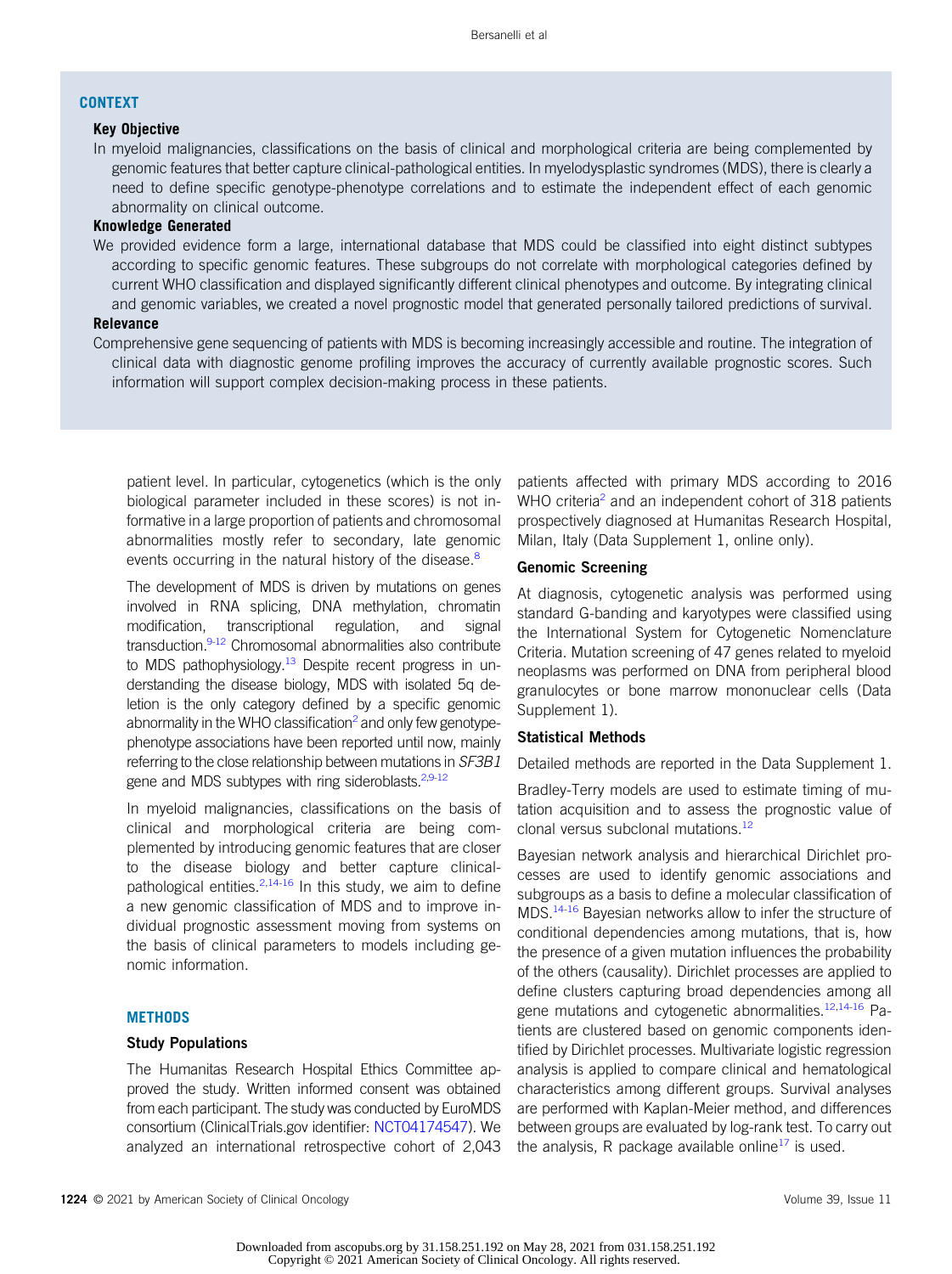Random-effects Cox proportional hazards multistate modeling was used for developing innovative prognostic tools including clinical parameters and genomics.<sup>[18](#page-10-4)[,19](#page-10-5)</sup> With the aim to help clinicians to be familiar with such a nextgeneration prognostic tool, we have created a prototype Web portal that allows outcome predictions to be generated based on this data set for user-defined constellations of genomic features and clinical variables.

All the analyses were carried out on EuroMDS cohort. The Humanitas cohort was used to independently validate models for patient prognostication.

## **RESULTS**

## Genomic Landscape in Myelodysplastic Syndromes

Detailed results of this section are reported in the Data Supplement 1.

We studied 2,043 patients with MDS from EuroMDS consortium (Data Supplement 1). Normal karyotype is reported in 1,195 patients (59%), whereas 651 (32%) showed chromosomal abnormalities (Data Supplement). Mutations are identified in 45 of 47 genes. A total of 1,630 patients (80%) present one or more mutations (median, 2; range, 1-17). Only six genes are mutated in  $> 10\%$  of patients, with five additional genes mutated in 5%-10%, and 36 mutated in  $<$  5% of patients ([Fig 1,](#page-3-0) Data Supplement 1 and Data Supplement 2).

## Mutation Acquisition Order and Prognostic Value of Clonal Versus Subclonal Mutations

Detailed results are reported in the Data Supplement 1.

By using Bradley-Terry modeling, we calculate a global ranking of MDS genes reflecting how early in disease natural history they are mutated. Mutations in genes involved in RNA splicing and DNA methylation occur early, whereas mutations in genes involved in chromatin modification and signaling often occur later (Data Supplement 1).

A total of 14 genes are associated with worse prognosis if mutated, whereas one gene (SF3B1) is associated with better outcome (Data Supplement 1). Variant allele fractions are used to estimate the proportion of tumor cells carrying a given mutation and identify clonal or subclonal mutations. Accordingly, 58% of patients show only clonal mutations, whereas 42% have evidence for both clonal and subclonal mutations (Data Supplement 1). No significant differences in survival between clonal and subclonal mutations for the majority of the investigated genes are observed, highlighting the importance of including information on subclonal mutations in the predictive model (Data Supplement 1).

## Identification of Genomic Associations and Subgroups in Myelodysplastic Syndromes

Detailed results are reported in the Data Supplement 1.

Pairwise associations among genes and cytogenetic abnormalities reveal a complex landscape of positive and negative associations (Data Supplement 1). Bayesian

networks are applied to define in a more comprehensive way the relationships between genomic abnormalities (Data Supplement 1). Accordingly, mutations of splicing genes are mutually exclusive. SF3B1 mutations are mutually exclusive with TP53 mutations, whereas they co-occur with JAK/STAT pathway mutations. SRSF2 mutations co-occur with TET2, ASXL1, CBL, IDH1/2, RUNX1, and STAG2 mutations. U2AF1 mutations co-occur with abnormalities of chromosome 7 and 20 and NRAS mutations. TET2 mutations co-occur with SRSF2 and ZRSR2 mutations. DNMT3A mutations are mutually exclusive with ASXL1 mutations. whereas they co-occur with BCOR, IDH1, and NPM1 mutations. 5q deletion is frequently present as a single genomic abnormality, whereas a co-occurrence with TP53 mutations and with several single cytogenetic components of complex karyotype is observed (Data Supplement 1).

## Definition of a Genomic Classification of Myelodysplastic Syndromes

Dirichlet processes are used to identify genomic subgroups among MDS (Data Supplement 1). We identify six components, each describing a specific distribution of variables included in the model (ie, cytogenetic abnormalities and gene mutations [Data Supplement 1]). Each patient is characterized by a weight vector indicating the contribution of each component to its genome. By performing hierarchical agglomerative clustering, we obtain eight groups (clusters) defined according to specific genomic features (Appendix [online only], Data Supplement 1).

One group includes patients without specific genomic profiles (ie, without recurrent mutations in the study genes and/or chromosomal abnormalities); strikingly, all the remaining groups are deeply characterized by a single (in some cases two) component of Dirichlet processes (Data Supplement 1). In many groups, dominant genomic features include splicing gene mutations. We identify two groups (1 and 6) in which dominant features are SF3B1 mutations, presence of ring sideroblasts, and transfusion-dependent anemia (Appendix). Group 6 includes patients with ring sideroblasts and isolated SF3B1 mutations (except for comutation patterns including TET2, DNMT3A, and JAK/STAT pathway genes) characterized by isolated anemia, normal or high platelet count, single or multilineage dysplasia, and low percentage of marrow blasts (median, 2%). Group 1 includes patients with SF3B1 with co-existing mutations in other genes (ASXL1 and RUNX1) characterized by anemia associated with mild neutropenia and thrombocytopenia, multilineage dysplasia, and higher marrow blast percentage with respect to group 6 (7%  $v$  2%,  $P < .0001$ ).

In two groups (3 and 5), dominant genomic features are represented by SRSF2 mutations (Appendix). In these groups, the most frequently reported chromosomal abnormality is trisomy 8 (Data Supplement 1). Group 3 includes patients with SRSF2 and concomitant TET2 mutations. Patients present single cytopenia (anemia in most cases) and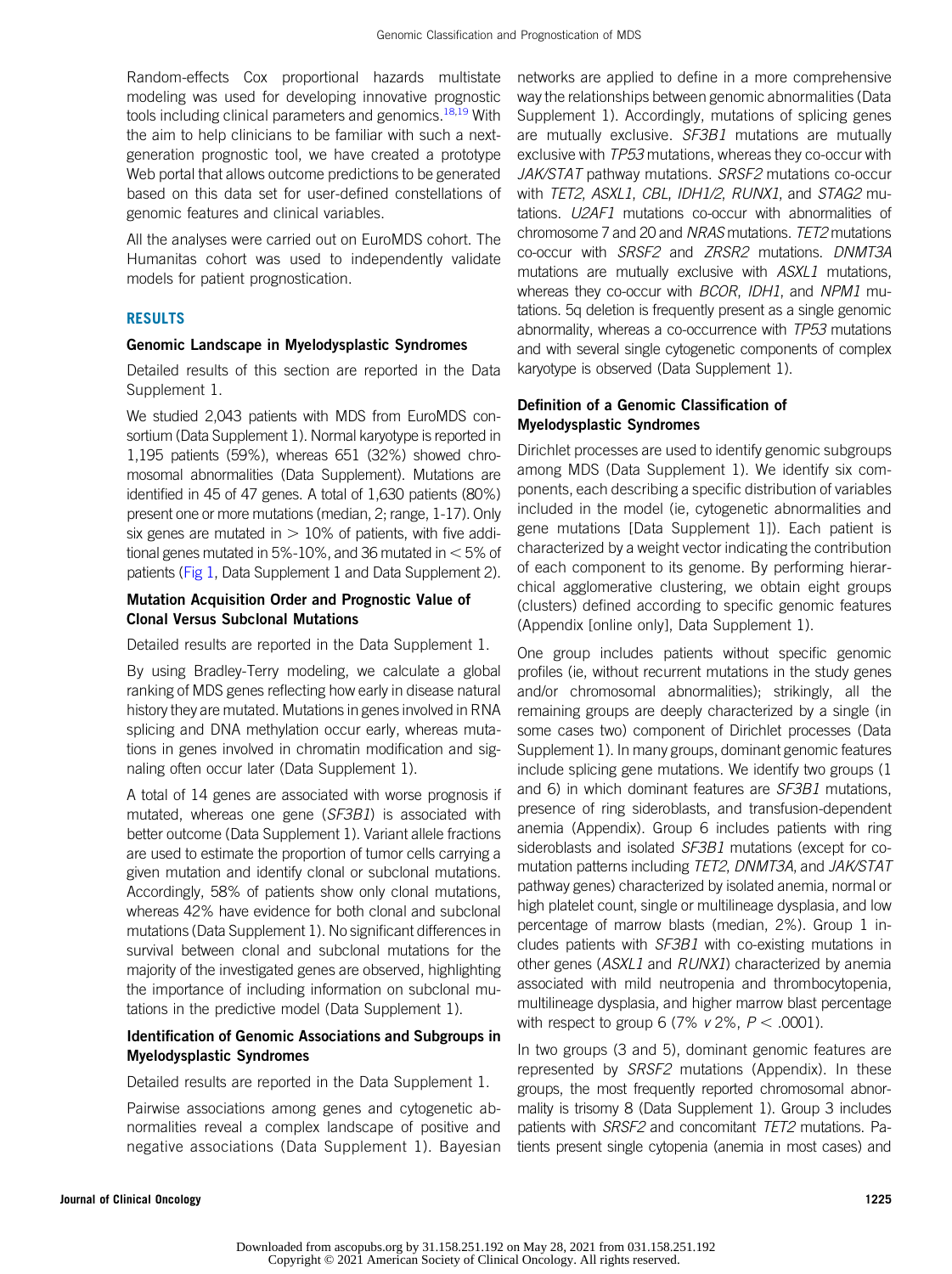

<span id="page-3-0"></span>FIG 1. (A) Frequency of mutations and chromosomal abnormalities in the EuroMDS cohort ( $N = 2,043$ ), stratified according to the type of mutation (missense, nonsense, affecting a splice site, or other). Insertions and deletions (del) were categorized according to whether they resulted in a shift in the codon reading frame (by either 1 or 2 base pairs [bp]) or were in frame. Splicing factor genes were the most frequently mutated (49%), followed by DNA methylation–related genes (37.9%), chromatin and histone modifier genes (31.3%), signaling genes (28.5%), transcription regulation genes (24%), tumor suppressor genes (11.1%), and cohesin complex genes (7.6%). (B) Frequency of recurrently mutated genes and chromosomal abnormalities in the EuroMDS cohort, broken down by MDS subtype according to 2016 WHO criteria. (C) VAF of driver mutations in the EuroMDS cohort, broken down by gene and gene function (boxplots reporting median, 25-75 percentiles, and ranges); VAF of X-linked genes (ATRX, BCOR, BCORL1, PHF6, PIGA, SMC1A, STAG2, UTX, and ZRSR2, highlighted by asterisk in the figure plot) was halved in male patients. (D) Relationship between the number of genomic abnormalities (mutations and chromosomal abnormalities) and outcome (overall survival). MDS, myelodysplastic syndromes; MDS 5q-, MDS with isolated deletion of long arm of chromosome 5; MDS-EB1, MDS with excess of blasts, type 1; MDS-EB2, MDS with excess of blasts, type 2; MDS-MLD, MDS with multilineage dysplasia; MDS-RS-MLD, MDS with ring sideroblasts and multilineage dysplasia; MDS-RS-SLD, MDS with ring sideroblasts and singlelineage dysplasia; MDS-SLD, MDS with single-lineage dysplasia; VAF, variant allele frequencies.

higher monocyte absolute count with respect to the other groups ( $P < .0001$ ). Bone marrow features include multilineage dysplasia and excess blasts (median, 8%). Group 5 is characterized by SRSF2 mutations with co-existing mutations in other genes (ASXL1, RUNX1, IDH2, and EZH2). Patients present two or more cytopenias, multilineage dysplasia, and excess blasts (median, 11%; significantly higher with respect to group 3;  $P = .0031$ ).

Group 4 dominant features include U2AF1 mutations associated with 20q deletion and chromosome 7 abnormalities

(Appendix, Data Supplement 1). Patients present a higher rate of transfusion-dependent anemia with respect to the other groups ( $P$  from .023 to  $<$  .0001). Marrow features include multilineage dysplasia and excess blasts in most cases.

Group 2 is characterized by TP53 mutations and/or complex karyotype. In most patients, two or more cytopenias (with high rate of transfusion dependency) and excess blasts are present (Appendix, Data Supplement 1).

Group 7 includes patients with AML-like mutation patterns (DNMT3A, NPM1, FLT3, IDH1, and RUNX1 genes).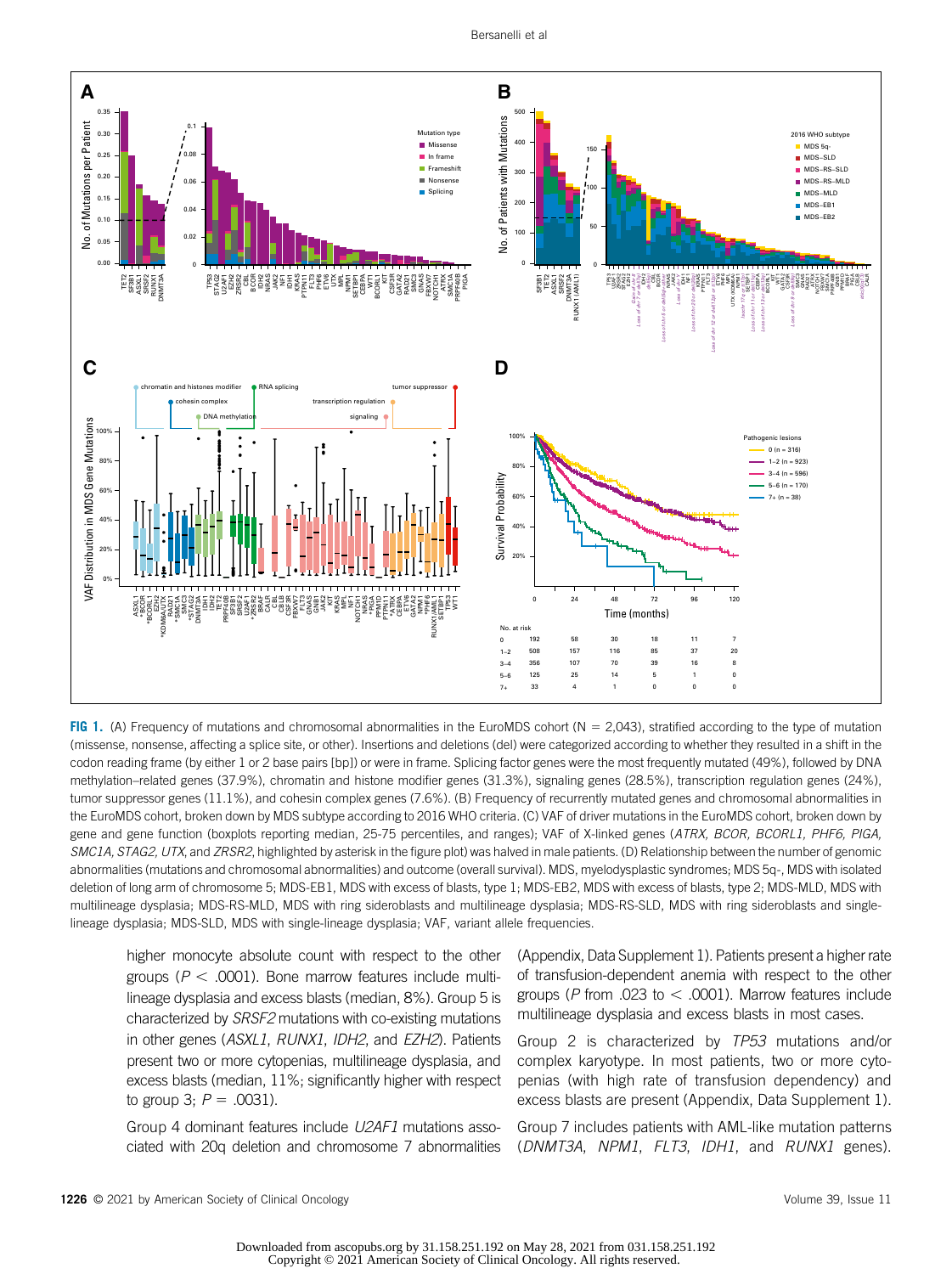

<span id="page-4-0"></span>FIG 2. (A) Probability of overall survival after allogeneic transplantation in the EuroMDS cohort. Patients were stratified according to specific genomic features. A total of 424 cases with complete information about transplant procedures and clinical outcome entered the analysis. (B) Comparison of probability of survival among different genomic-based MDS groups (P values of log-rank test were reported). AML, acute myeloid leukemia; MDS, myelodysplastic syndromes.

Patients are characterized by two or more cytopenias (with high rate of transfusion dependency) and excess blasts, in most cases (83%) ranging from 15% to 19% (Appendix).

MDS with AML-like mutation patterns

*(Group 7)*

Finally, group 0 includes MDS without specific genomic profiles. These patients are characterized by younger age, isolated anemia, normal or reduced marrow cellularity (with respect to age-adjusted normal ranges), absence of ring sideroblasts, and low percentage of marrow blasts (median, 2%) (Appendix).

A heterogeneous distribution of 2016 WHO disease subtypes is observed through the new groups defined by genomic features ( $P < .0001$ , Appendix). Interestingly, this new classification accounts for genomic heterogeneity of patients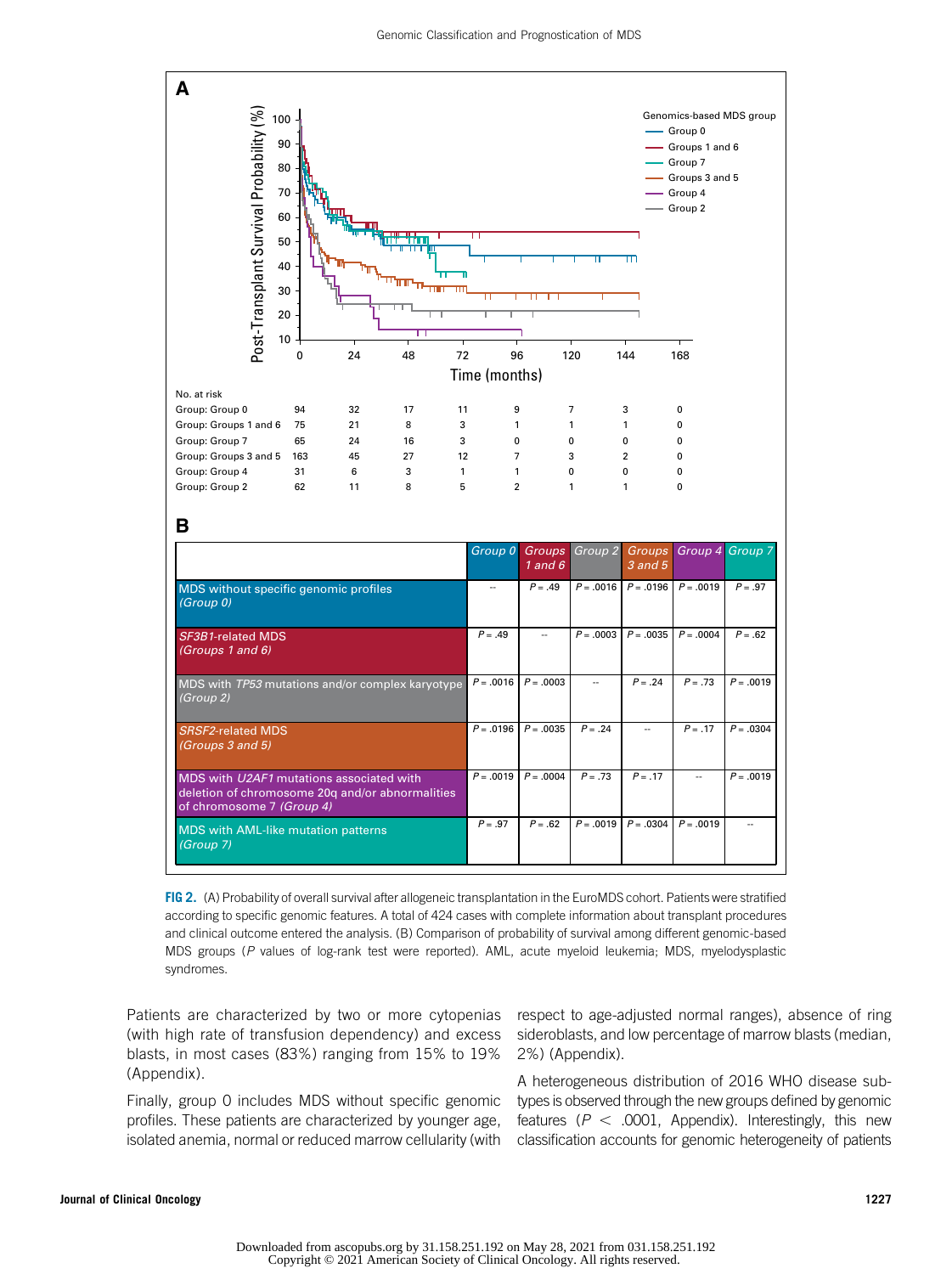

<span id="page-5-0"></span>FIG 3. Fraction of explained variation that was attributable to different prognostic factors for overall survival.

stratified according to WHO criteria. This is evident for MDS with isolated 5q deletion. Patients with none or one mutation (mainly including SF3B1 gene) are clustered into group 6, whereas those with two or more mutations or TP53 mutations are classified into group 1 (Appendix). MDS with 5q deletion included into group 6 show lower rate of transfusion dependency and lower percentage of marrow blasts with respect to patients classified into group 1 ( $P = .0043$  and  $P < .0001$ ).

These findings provide the proof of concept for a new classification of MDS on the basis of entities defined according to specific genomic features. In the Appendix, we define a diagram to classify patients in the appropriate category on the basis of individual genomic profile.

## Clinical Relevance of Genomic Classification of Myelodysplastic Syndromes in Predicting Survival and Response to Specific Treatments

Genomic-based MDS groups present different probability of survival (Appendix,  $P < .0001$ ), suggesting that the integration of genomic features may improve the capability to capture prognostic information. Groups 1 and 6 characterized by SF3B1 mutations show better survival with respect to groups 2, 3, 4, 5, and 7 (*P* from  $<$  .0001 to .0093), isolated SF3B1 (group 6) being associated with better outcome with respect to SF3B1 with co-mutated patterns

(group 1,  $P = .0304$ ). Group 0 including patients without specific genomic abnormalities is associated with good prognosis as well (P from  $<$  .0001 to .012 with respect to groups 2, 3, 4, 5, and 7). Groups defined by splicing mutations other than SF3B1 show worse survival; among them, group 5 (SRSF2 mutations with co-existing mutations in other genes) is associated with dismal outcome ( $P$  from  $<$  .0001 to .0177 with respect to groups 0, 1, 4, and 6). Group 2 including patients with TP53 mutations and complex karyotype shows the poorest outcome ( $P$  from  $\lt$  .0001 to .0473). Group 7 including patients with AML-like mutations shows high rate of leukemic evolution and worse prognosis as well ( $P < .0001$ ) with respect to groups 1, 3, and 6). Finally, among patients with isolated 5q deletion, cases with none or single mutation are associated with a better prognosis with respect to those with two or more mutations or TP53 mutations ( $P = .0432$ ).

Then, we tested whether grouping MDS patients according to genomic features may provide information about response to specific treatments. We focused on 424 cases who underwent allogeneic transplantation and on 221 cases treated with hypomethylating agents. With the limit to analyze a retrospective cohort of selected patients, MDS groups on the basis of genomic features do not identify different probability of survival after hypomethylating agents (not shown), whereas they are able to significantly stratify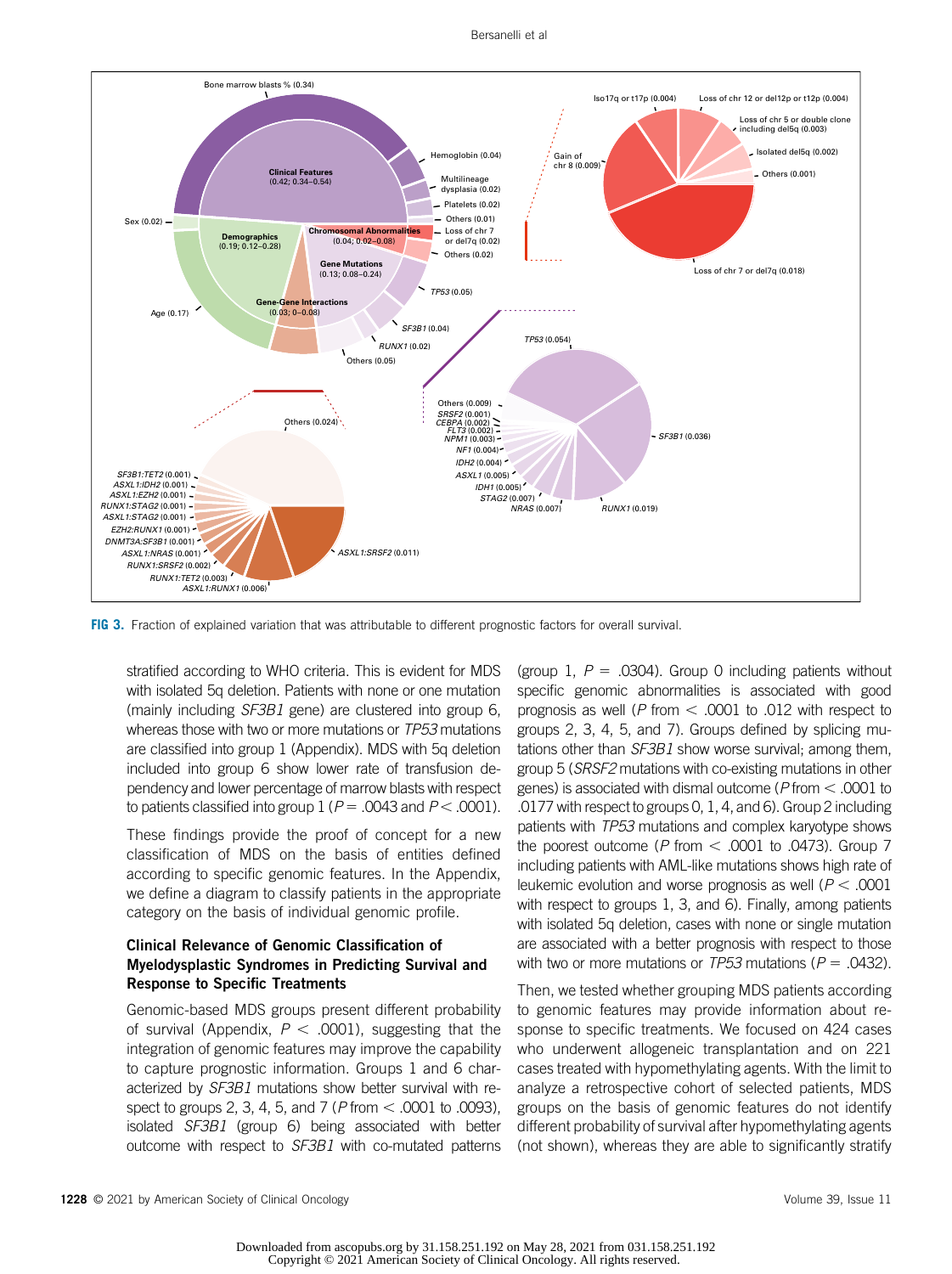<span id="page-6-0"></span>TABLE 1. (A) Concordance Comparison Between Random-Effects Cox Proportional Hazards Multistate Models (CoxRFX) and IPSS-R on Training-Test Approach. (B) Concordance of CoxRFX Models and Age-Adjusted IPSS-R on Training-Validation Approach

A

|                                                         | Training (66% of EuroMDS Patients) |           | Test (33% of EuroMDS Patients) |           |
|---------------------------------------------------------|------------------------------------|-----------|--------------------------------|-----------|
| <b>Statistical Model and Variable Selection</b>         | Concordance                        | <b>SD</b> | Concordance                    | <b>SD</b> |
| Cytogenetics IPSS-R risk groups                         | 0.576                              | 0.012     | 0.567                          | 0.016     |
| Age-adjusted IPSS-R risk groups                         | 0.620<br>0.015                     |           | 0.659                          | 0.019     |
| Dirichlet processes                                     | 0.649                              | 0.014     | 0.629                          | 0.020     |
| $CoxRFX$ Clinical + demographics + Dirichelet processes | 0.729                              | 0.015     | 0.713                          | 0.021     |
| $CoxRFX$ Clinical + demographics + genomics             | 0.742                              | 0.015     | 0.709                          | 0.021     |
| B                                                       |                                    |           |                                |           |
|                                                         | Teatrice (ForeMADO Oshaut)         |           | Volidation (Unmonitor Ochom)   |           |

|                                                        | <b>TIGHTING (CUIDINIDS GUILDIL)</b> |       | VAIIUAUVII (NUIIIAIIILAS GUIJULI) |       |
|--------------------------------------------------------|-------------------------------------|-------|-----------------------------------|-------|
| <b>Statistical Model and Variable Selection</b>        | Concordance                         | SD    | Concordance                       | SD    |
| $CoxRFX$ Clinical + demographics + Dirichlet processes | 0.715                               | 0.012 | ΝA                                | NA    |
| $CoxRFX$ Clinical + demographics + genomics            | 0.737                               | 0.012 | 0.753                             | 0.037 |

NOTE. For each method, the concordance and its SD are shown for all performed analyses on both training and test sets, where applicable. Abbreviations: IPSS-R, revised version of International Prognostic Scoring System; NA, not applicable; SD, standard deviation.

post-transplantation outcome ([Fig 2\)](#page-4-0). SF3B1-related groups (groups 1 and 6), MDS with AML-like mutations (group 7), and MDS without specific genomic abnormalities (group 0) show a better outcome after transplant, whereas groups defined by TP53 mutation and/or complex karyotype (group 2) and by U2AF1 mutations (group 4) are associated with a high rate of transplantation failure ([Fig 2](#page-4-0)).

## Personalized Prognostic Assessment on the Basis of Clinical and Genomic Features

Random-effects Cox multistate model incorporating 63 clinical and genomic variables are developed to estimate personalized probability of survival (Data Supplement 1).

First, we determined the fraction of explained variation for clinical outcome that was attributable to different prognostic factors ([Fig 3\)](#page-5-0). Demographic features (age and sex) have a high predictive prognostic power. Gene mutations and co-mutation patterns increase the prognostic power of cytogenetics. Clinical features (percentage of marrow blasts and anemia) still retain a strong independent predictive power for survival, suggesting that these variables reflect important features of the disease state that are not captured by genomic landscape ([Fig 3,](#page-5-0) Data Supplement 1).

We then explored whether Random-effects Cox multistate model could generate accurate survival predictions for individual patients and if the obtained predictions are more informative than conventional age-adjusted IPSS-R (Data Supplement 1).

Random-effects Cox multistate model is able to generate a prediction for survival that correlated well with the observed outcomes in EuroMDS cohort [\(Table 1](#page-6-0)). Internal crossvalidation shows a concordance of 0.74 and 0.71 for survival in training (67% of patients) and test (33% of patients) subsets, respectively. This model shows superior performance to conventional scoring systems (age-adjusted IPSS-R concordance is 0.62 and 0.65 in training and test subsets of EuroMDS cohort, respectively). Interestingly, the concordance of Dirichlet process components is similar to that of age-adjusted IPSS-R (0.65 and 0.62, respectively), thus underlying the relevance of accounting for genomic features into the prognostic model.

In [Figure 4,](#page-7-0) we illustrate an example of the calculations to obtain a personalized prediction of survival by using patients from EuroMDS cohort; in two patients with same clinical phenotype and similar predicted prognosis according to age-adjusted IPSS-R, Random-effects Cox multistate model is able to capture additional prognostic information and efficiently predicts clinical outcome.

Because the underlying survival model is complex, specific information technology support is needed to combine all the information at individual patient level and to translate it into a personalized outcome prediction. With the aim to help clinicians to be familiar with such a next-generation prognostic tool, we have created a prototype Web portal<sup>[20](#page-10-6)</sup> that allows outcome predictions to be generated based on EuroMDS data set for user-defined constellations of genomic features and clinical variables.

## Independent Validation of Personalized Prognostic Assessment

An independent validation of Random-effects Cox multistate model is performed on Humanitas cohort (a single-center prospective population of 318 patients showing significantly different hematological features with respect to EuroMDS cohort [Data Supplement 1]). Concordance for survival in Humanitas cohort was similar to that observed in EuroMDS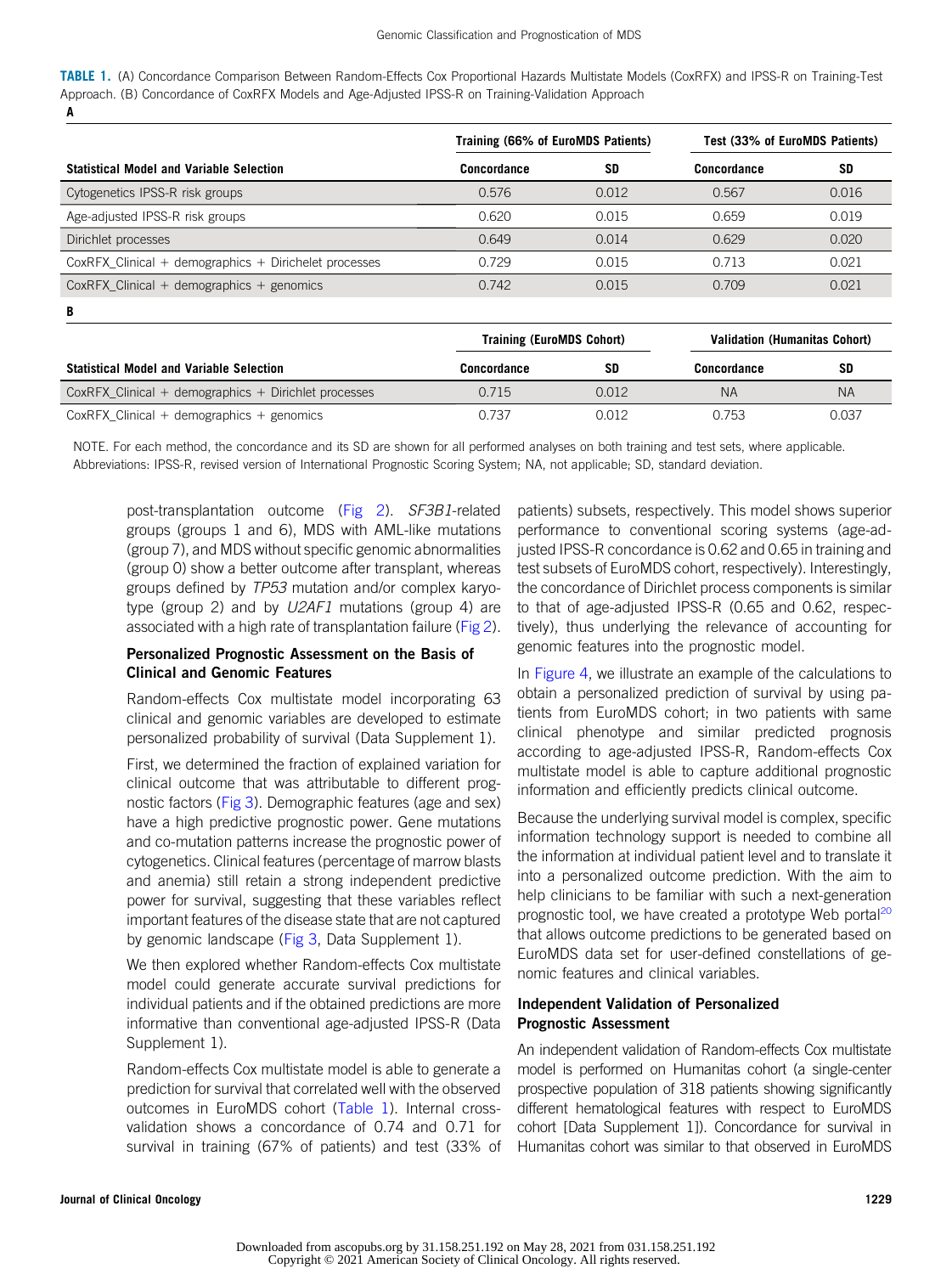

<span id="page-7-0"></span>FIG 4. Personalized prediction of overall survival using a multistate prognostic model including clinical and genomic features and their interactions in two patients from the EuroMDS cohort (labeled as patient A and patient B), both classified as MDS with multilineage dysplasia according to 2016 WHO classification and belonging to low-risk group according to age-adjusted revised version of International Prognostic Scoring System (IPSS-R). Using currently available prognostication, both patients are predicted to have an indolent clinical course without significant risk of disease evolution and death (in the EuroMDS cohort, Kaplan-Meier curves show a median survival of 79 months for low-risk age-adjusted IPSS-R). When looking at mutational profile, driver mutations involved different splicing factor genes in these patients: patient A carries SF3B1 mutation, whereas patient B presents SRSF2 mutation. We then calculated expected survival by using the novel genomic-based prognostic model (exponential survival curves are reported in the figure). Patient A was classified into genomic-based group 6, and patient B was classified into group 5. Accordingly, the estimation of life expectancy is now significantly different in these two patients, as underlined by the slope of the two exponential curves. The model predicts a better probability of survival for patient A (with SF3B1 mutation) with respect to patient B (with SRSF2 mutation), thus reflecting more precisely the observed clinical outcome. In fact, patient B died 16 months after the diagnosis as a result of leukemic evolution, whereas patient A was still alive without evidence of disease progression after 60 months of follow-up. IPSS-R fails to capture such a difference in clinical outcome. The interpretation of the predicted survival curves by genomic-based predictive model is meaningful also considering that we are in the context of a cohort of elderly patients: patient A (age 78 years) has a 30% survival probability at the age of 80, whereas patient B (age 73 years) has a 30% survival probability at the age of 74.

cohort (0.75 and 0.74, respectively), suggesting that the model provides considerable discriminatory power that accurately generalizes to other real-world populations [\(Table 1\)](#page-6-0).

## **DISCUSSION**

We developed computational approaches to define genotype-phenotype correlations in MDS and to measure combined prognostic information of gene mutations and clinical variables.

RNA splicing is the most commonly mutated pathway in MDS<sup>10[-12](#page-9-8)</sup> and occurs early in disease evolution. These mutations play a major role in determining the disease phenotype, with differences in morphological features and survival.<sup>12</sup> Splicing mutations may also influence the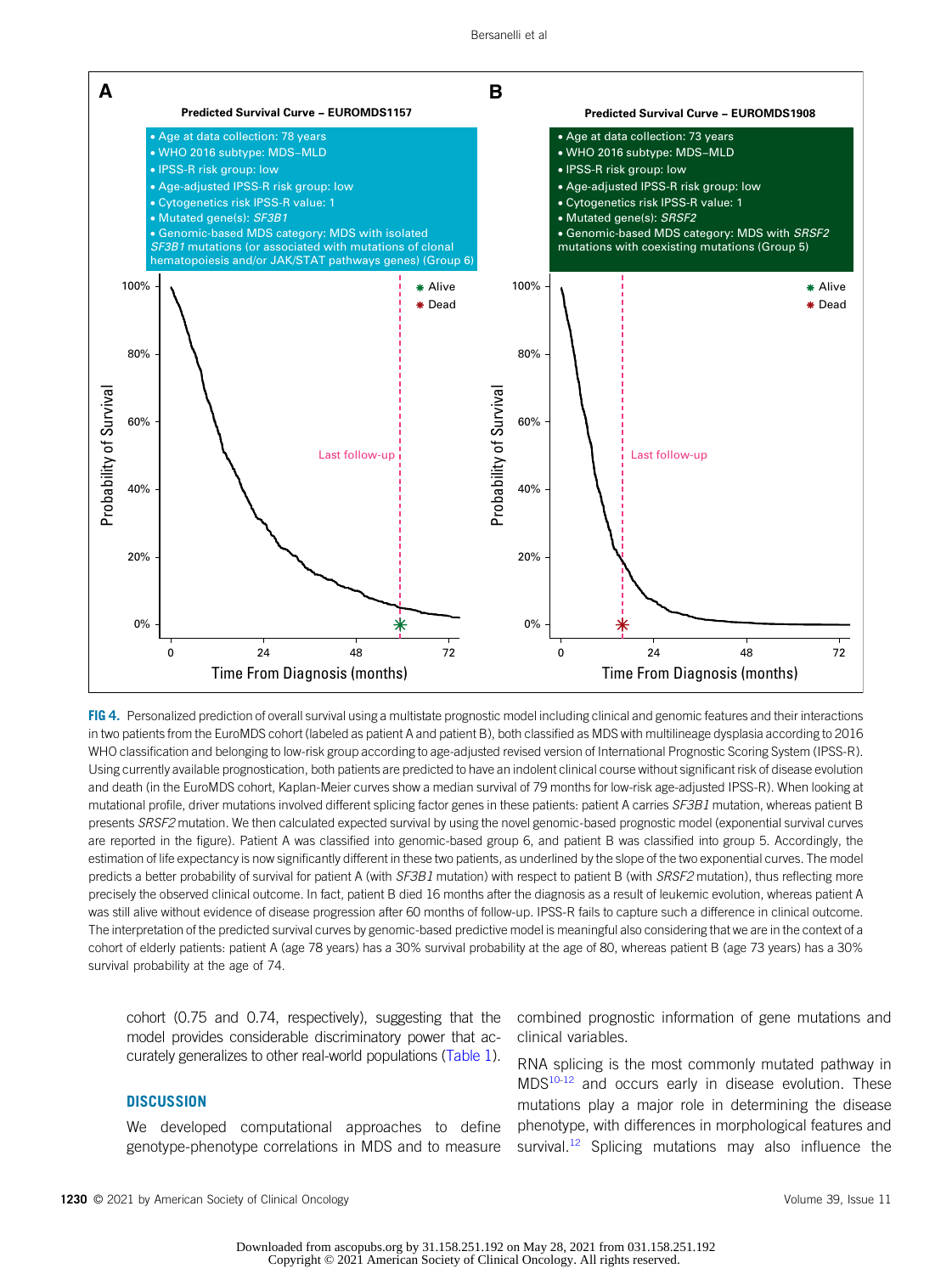subsequent genomic evolution of the disease because the patterns of cooperating mutations are different between SF3B1, SRSF2, and  $U2AF1$  genes.<sup>[12](#page-9-8)[,21](#page-10-7)</sup> Overall, these findings suggest that a genomic classification in MDS is advisable.

We identify eight subgroups of MDS based on specific genomic features. WHO subtypes are heterogeneously distributed across these new genomic categories, suggesting that the current classification is unable to capture distinct MDS biological features.

SF3B1 mutations define a specific MDS subtype characterized by ring sideroblasts, low blast count, and favorable outcome.<sup>[2](#page-9-1),[10-](#page-9-9)[12](#page-9-8)[,22](#page-10-8)</sup> Among SF3B1-mutated patients, JAK/ STAT pathway coexisting mutations can induce the ac-quisition of a myeloproliferative phenotype.<sup>[23](#page-10-9)</sup> A distinct disease subtype includes patients with SF3B1 mutations and co-existing mutations in other genes (RUNX1 and  $ASXL1$ ), characterized by multilineage dysplasia.<sup>[22](#page-10-8)</sup> This disease subgroup is associated with poorer outcome. SRSF2 and U2AF1 mutations identify distinct disease subtypes with specific co-mutation patterns, hematological phenotype, and reduced probability of survival with respect to SF3B1-defined categories.<sup>24[-28](#page-10-11)</sup>

The subgroup with TP53 mutations and complex karyotype has very poor outcomes $29$ ; this same subgroup has been identified in AML and myeloproliferative neoplasms.<sup>14[-16](#page-10-2)</sup> We identify an MDS subtype including cases with mutations that are recurrently described in de novo  $AML<sup>2,14</sup>$  $AML<sup>2,14</sup>$  $AML<sup>2,14</sup>$  $AML<sup>2,14</sup>$ ; this category shows a very high risk of leukemic transformation and poor outcome, suggesting that the current threshold of 20% marrow blasts might be not suitable to recognize different disease entities from a biological point of view. Moreover, we notice a high percentage of patients with marrow hypocellularity in the group without specific genomic features; these MDS show overlapping clinical features with aplastic anemia. $2,30$  $2,30$  $2,30$  Overall, these findings suggest that a genomic classification could transcend the boundaries of MDS and help categorization of cases bordering with other myeloid conditions where current morphological criteria are often inadequate.

Moving to prognostication, we have built statistical models that can generate personally tailored survival prediction using information from both clinical and genomic features.<sup>15</sup> We show that the inclusion of gene mutations and co-mutational patterns significantly improves patient prognostication with respect to IPSS-R, which considers only cytogenetics abnormalities. Although conventional prognostic systems provide an outcome prediction based on the median survival of patients with similar clinical features, our new prognostic model is based on individual patient genotype and phenotype, thus improving the capability of capturing prognostic information in such a heterogeneous disease. Finally, genomic features are relevant for predicting survival after transplantation, supporting the rationale to include this information to support transplantation decision making in MDS.<sup>[31,](#page-10-15)[32](#page-10-16)</sup>

The most critical issue for this novel prognostic model is sample size, which is particularly relevant in MDS showing a long tail of genes mutated in a low proportion of cases. According to previous data, for a gene mutated in 5%-10% of patients, a training set of 500-1,000 patients would suffice, but for a gene mutated in  $<$  1% of patients, a cohort of  $>$  5,000 would be needed.<sup>[15](#page-10-14)</sup> Additional cooperative efforts are therefore needed to improve the reliability and generalizability of these models.

The integration of clinical data with diagnostic genome profiling in MDS may provide prognostic predictions that are personally tailored to individual patients. Such information will empower the clinician and support complex decision-making process in these patients.

## **AFFILIATIONS**

- <sup>1</sup> Department of Physics and Astronomy, University of Bologna, Bologna, Italy <sup>2</sup>National Institute of Nuclear Physics (INFN), Bologna, Italy
- <sup>3</sup> Humanitas Clinical and Research Center—IRCCS, Rozzano, Milan, Italy 4 MLL Munich Leukemia Laboratory, Munich, Germany
- <sup>5</sup>Institute of Biomedical Technologies, National Research Council (CNR), Segrate, Milan, Italy
- 6 Humanitas University, Department of Biomedical Sciences, Pieve Emanuele, Milan, Italy
- 7 Hematology and Transplant Center, IRCCS Ospedale Policlinico San Martino, Genova, Italy
- <sup>8</sup> Hematology and Bone Marrow Transplantation, IRCCS San Raffaele Scientific Institute, & University Vita-Salute San Raffaele, Milan, Italy <sup>9</sup>Hematology, Ospedale San Gerardo, Monza, Italy
- <sup>10</sup>Stem Cell Transplant Program, Department of Oncology, A.O.U. Città della Salute e della Scienza di Torino
- <sup>11</sup>Department of Molecular Biotechnology and Health Sciences, University of Turin, Turin, Italy
- 12Hematology, IRCCS Azienda Ospedaliero-Universitaria di Bologna, Bologna, Italy
- 13Hematology, Azienda Ospedaliero-Universitaria Careggi & University of Florence, Florence Italy
- 14Hematology, IRCCS Fondazione Policlinico Universitario Gemelli & Universita Cattolica del Sacro Cuore, Rome, Italy `
- <sup>15</sup>Hematology, Policlinico Tor Vergata & Department of Biomedicine and Prevention, Tor Vergata University, Rome, Italy
- <sup>16</sup>Hematology, Grande Ospedale Metropolitano Bianchi Melacrino Morelli, Reggio Calabria, Italy
- <sup>17</sup>Hematology, ASST Grande Ospedale Metropolitano Niguarda, Milan, Italy
- <sup>18</sup>Department of Medicine and Surgery, University of Milano-Bicocca, Monza Italy
- 19Experimental, Diagnostic and Specialty Medicine—DIMES, Bologna, Italy
- 20Hematology, ASST Sette Laghi, Ospedale di Circolo of Varese & Department of Medicine and Surgery, University of Insubria, Varese, Italy 21Hematology, Fondazione IRCCS Ca' Granda Ospedale Maggiore Policlinico, Milan, Italy
- 22Department of Oncology and Hemato-Oncology, University of Milan, Milan, Italy
- 23Hematology, Azienda Ospedaliera Papa Giovanni XXIII, Bergamo, Italy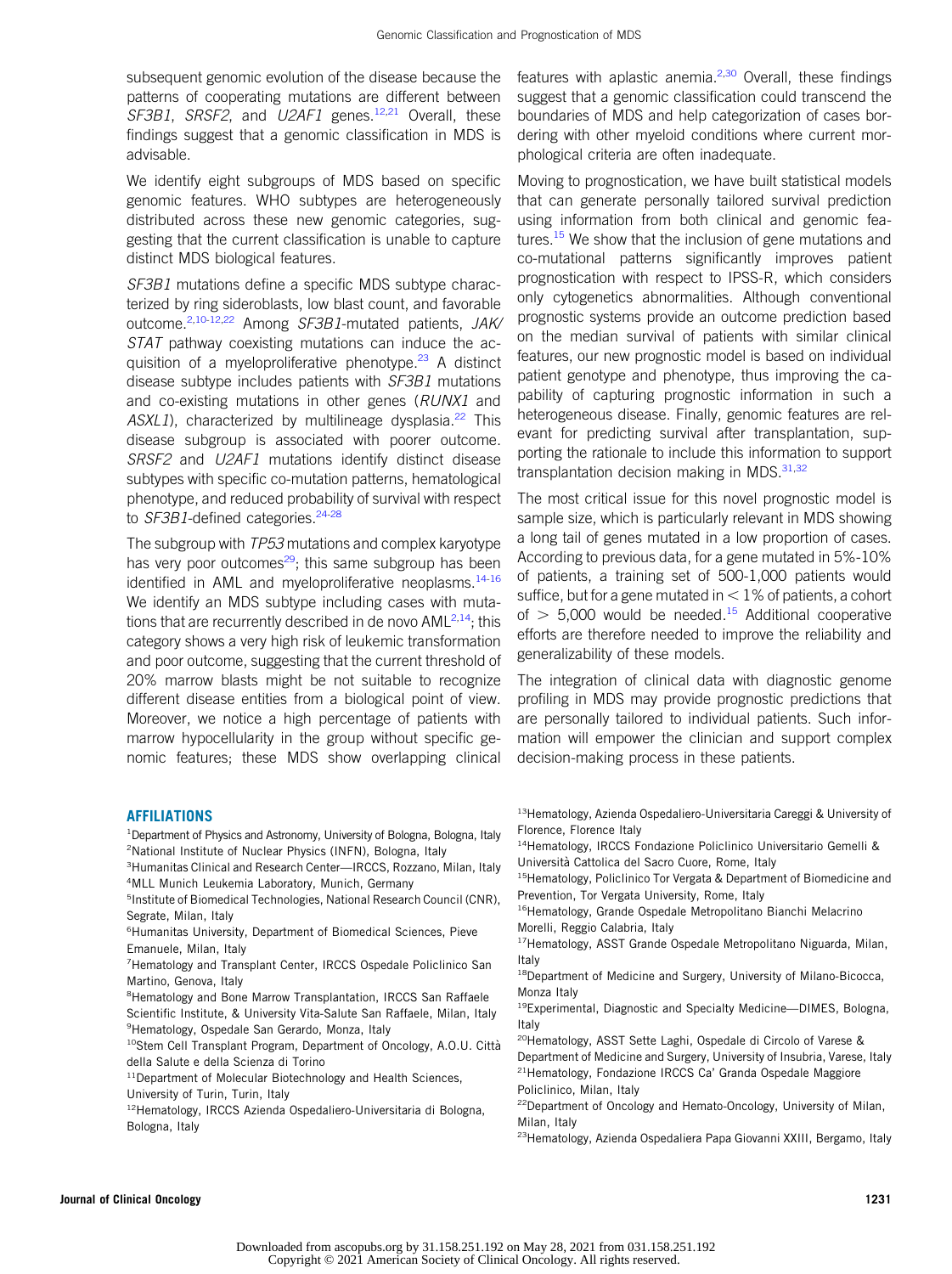<sup>24</sup>Haematology, Guy's Hospital & Comprehensive Cancer Centre, King's College, London, United Kingdom

<sup>25</sup>Hematology Department & Stem Cell Transplant Unit, DISCLIMO-Universita Politecnica delle Marche, Ancona, Italy `

<sup>26</sup>Institut de Recerca Contra la Leucèmia Josep Carreras, Ctra de Can Ruti, Badalona-Barcelona, Spain

<sup>27</sup>Hematology, Hospital Universitario La Fe, Valencia, Spain

<sup>28</sup>Centro de Investigación Biomédica en Red de Cáncer, CIBERONC, Instituto de Salud Carlos III, Madrid, Spain

29Medical Clinic and Policlinic 1, Hematology and Cellular Therapy, University Hospital Leipzig, Leipzig, Germany

<sup>30</sup>Service d'Hématologie Séniors, Hôpital Saint-Louis, Assistance Publique-Hôpitaux de Paris and Université Paris, Paris, France

## CORRESPONDING AUTHOR

Matteo G. Della Porta, MD, Comprehensive Cancer Center, Humanitas Clinical and Research Center—IRCCS and Department of Biomedical Sciences, Humanitas University, Via Manzoni 56, 20089 Rozzano, Milan, Italy; e-mail: [matteo.della\\_porta@hunimed.eu.](mailto:matteo.della_porta@hunimed.eu)

## EQUAL CONTRIBUTION

M.B. and E.T. equal contribution as first authors; G.C. and M.G.D.P. equal contribution as last senior authors.

### SUPPORT

Supported by: European Union (Transcan\_7\_Horizon 2020—EuroMDS project #20180424 to M.G.D.P., F.S., U.P., and P.F.); AIRC Foundation (Associazione Italiana per la Ricerca contro il Cancro, Milan Italy— Project # 22053 to M.G.D.P.); PRIN 2017 (Ministry of University & Research, Italy—Project 2017WXR7ZT to M.G.D.P.); Ricerca Finalizzata 2016 (Italian Ministry of Health, Italy—Project RF2016-02364918 to M.G.D.P.); Cariplo Foundation (Milan Italy—Project # 2016-0860 to M.G.D.P.); H2020 European Union (HARMONY project # 116026 to G.C.) and H2020-MSCA-ITN (IMforFUTURE project # 721815 to G.C.).

#### DATA SHARING STATEMENT

According to data sharing guidelines for the Journal of Clinical Oncology, with the aim to help clinicians to be familiar with proposed nextgeneration prognostic tool, we provide public access to a web portal that allows outcome predictions to be generated based on EuroMDS data set

for user-defined constellations of genomic features and clinical variables.<sup>20</sup>

## AUTHORS' DISCLOSURES OF POTENTIAL CONFLICTS OF INTEREST

Disclosures provided by the authors are available with this article at DOI [https://doi.org/10.1200/JCO.20.01659.](https://ascopubs.org/doi/full/10.1200/JCO.20.01659)

## AUTHOR CONTRIBUTIONS

Conception and design: Matteo Bersanelli, Erica Travaglino, Marianna Rossi, Emanuele Angelucci, Francesco Passamonti, Fabio Ciceri, Wolfgang Kern, Shahram Kordasti, Francesc Sole, Armando Santoro, Uwe Platzbecker, Pierre Fenaux, Matteo G. Della Porta Financial support: Gastone Castellani

Administrative support: Uwe Platzbecker, Torsten Haferlach Provision of study materials or patients: Matteo Gnocchi, Emanuele Angelucci, Massimo Bernardi, Lorenza Borin, Benedetto Bruno, Francesca Bonifazi, Valeria Santini, Andrea Bacigalupo, Maria Teresa Voso, Esther Oliva, Marta Riva, Francesco Passamonti, Fabio Ciceri, Niccolò Bolli, Alessandro Rambaldi, Francesc Sole, Armando Santoro, Uwe Platzbecker, Luciano Milanesi, Torsten Haferlach, Matteo G. Della Porta

Collection and assembly of data: Matteo Bersanelli, Erica Travaglino, Manja Meggendorfer, Chiara Chiereghin, Giulia Maggioni, Emanuele Angelucci, Massimo Bernardi, Lorenza Borin, Benedetto Bruno, Francesca Bonifazi, Valeria Santini, Maria Teresa Voso, Esther Oliva, Marta Riva, Marta Ubezio, Lucio Morabito, Alessia Campagna, Claudia Saitta, Alessandro Rambaldi, Wolfgang Kern, Laura Palomo, Guillermo Sanz, Uwe Platzbecker, Torsten Haferlach, Matteo G. Della Porta Data analysis and interpretation: Matteo Bersanelli, Erica Travaglino, Tommaso Matteuzzi, Claudia Sala, Ettore Mosca, Noemi Di Nanni, Matteo Gnocchi, Matteo Zampini, Alberto Termanini, Emanuele Angelucci, Lorenza Borin, Benedetto Bruno, Valeria Santini, Andrea Bacigalupo, Lucio Morabito, Alessia Campagna, Claudia Saitta, Victor Savevski, Enrico Giampieri, Daniel Remondini, Francesco Passamonti, Fabio Ciceri, Niccolò Bolli, Wolfgang Kern, Shahram Kordasti, Francesc Sole, Guillermo Sanz, Armando Santoro, Uwe Platzbecker, Pierre Fenaux, Luciano Milanesi, Gastone Castellani, Matteo G. Della Porta Manuscript writing: All authors

Final approval of manuscript: All authors Accountable for all aspects of the work: All authors

#### **REFERENCES**

- <span id="page-9-0"></span>1. Adès L, Itzykson R, Fenaux P: Myelodysplastic syndromes. Lancet 383:2239-2252, 2014
- <span id="page-9-1"></span>2. Arber DA, Orazi A, Hasserjian R, et al: The 2016 revision to the World Health Organization classification of myeloid neoplasms and acute leukemia. Blood 127: 2391-2405, 2016
- 3. Della Porta MG, Travaglino E, Boveri E, et al: Minimal morphological criteria for defining bone marrow dysplasia: A basis for clinical implementation of WHO classification of myelodysplastic syndromes. Leukemia 29:66-75, 2015
- <span id="page-9-2"></span>4. Senent L, Arenillas L, Luno E, et al: Reproducibility of the World Health Organization 2008 criteria for myelodysplastic syndromes. Haematologica 98:568-575, 2013
- <span id="page-9-3"></span>5. Malcovati L, Della Porta MG, Pascutto C, et al: Prognostic factors and life expectancy in myelodysplastic syndromes classified according to WHO criteria: A basis for clinical decision making. J Clin Oncol 23:7594-7603, 2005
- <span id="page-9-4"></span>6. Malcovati L, Hellström-Lindberg E, Bowen D, et al: Diagnosis and treatment of primary myelodysplastic syndromes in adults: Recommendations from the European LeukemiaNet. Blood 122:2943-2964, 2013
- <span id="page-9-6"></span><span id="page-9-5"></span>7. Greenberg PL, Tuechler H, Schanz J, et al: Revised international prognostic scoring system for myelodysplastic syndromes. Blood 120:2454-2465, 2012 8. Della Porta MG, Tuechler H, Malcovati L, et al: Validation of WHO classification-based prognostic scoring system (WPSS) for myelodysplastic syndromes and comparison with the revised International Prognostic Scoring System (IPSS-R). A study of the International Working Group for prognosis in myelodysplasia.
- <span id="page-9-7"></span>9. Cazzola M, Della Porta MG, Malcovati L: The genetic basis of myelodysplasia and its clinical relevance. Blood 122:4021-4034, 2013
- <span id="page-9-9"></span>10. Papaemmanuil E, Cazzola M, Boultwood J, et al: Somatic SF3B1 mutation in myelodysplasia with ring sideroblasts. N Engl J Med 365:1384-1395, 2011
- 11. Yoshida K, Sanada M, Shiraishi Y, et al: Frequent pathway mutations of splicing machinery in myelodysplasia. Nature 478:64-69, 2011
- <span id="page-9-8"></span>12. Papaemmanuil E, Gerstung M, Malcovati L, et al: Clinical and biological implications of driver mutations in myelodysplastic syndromes. Blood 122:3616-3627, 2013

1232 © 2021 by American Society of Clinical Oncology vertex and the state of the state of Clinical Oncology vertex and the state of Volume 39, Issue 11

Leukemia 29:1502-1513, 2015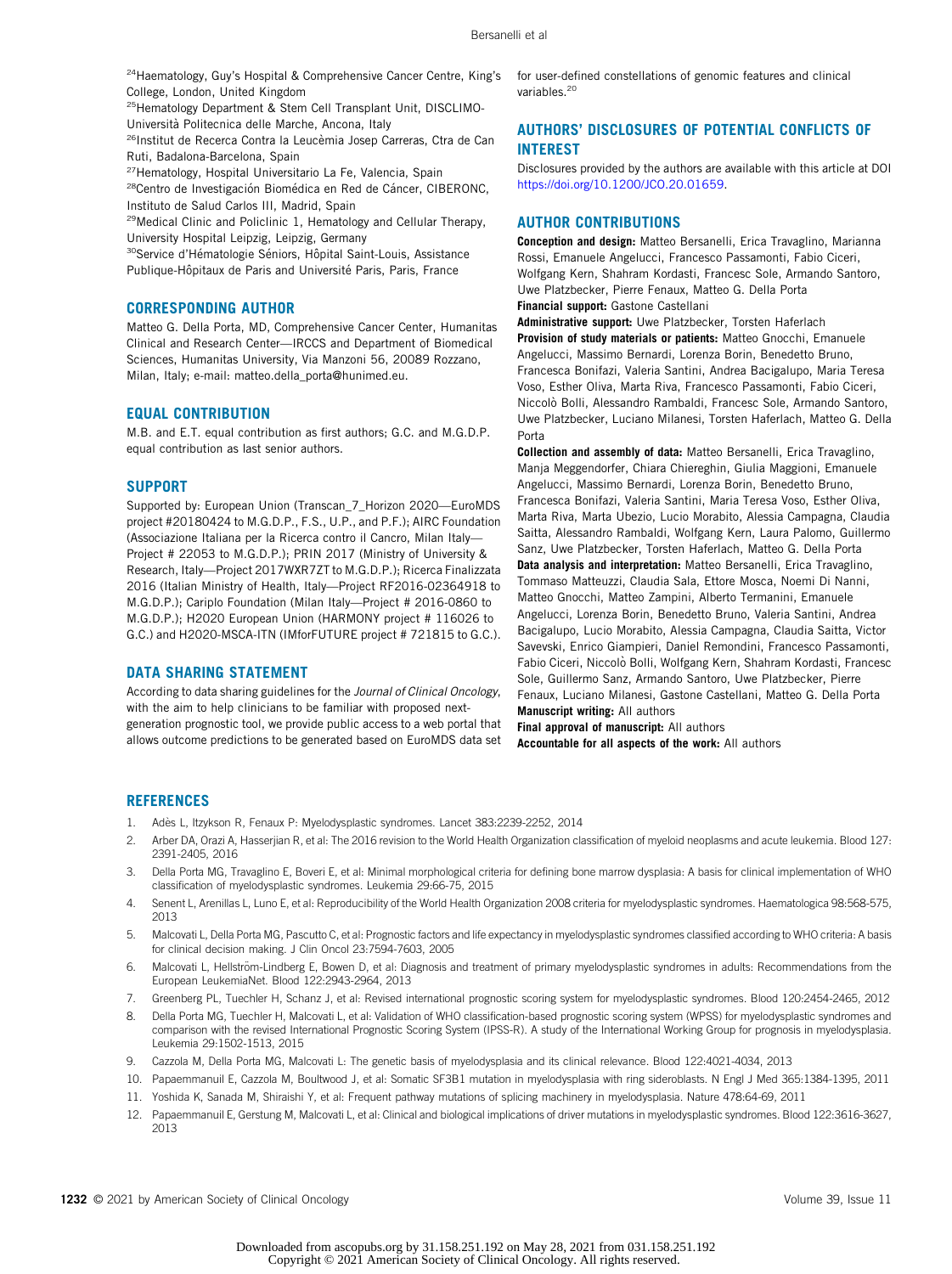- <span id="page-10-0"></span>13. Schanz J, Tüchler H, Solé F, et al: New comprehensive cytogenetic scoring system for primary myelodysplastic syndromes (MDS) and oligoblastic acute myeloid leukemia after MDS derived from an international database merge. J Clin Oncol 30:820-829, 2012
- <span id="page-10-1"></span>14. Papaemmanuil E, Gerstung M, Bullinger L, et al: Genomic classification and prognosis in acute myeloid leukemia. N Engl J Med 374:2209-2221, 2016
- <span id="page-10-14"></span>15. Gerstung M, Papaemmanuil E, Martincorena I, et al: Precision oncology for acute myeloid leukemia using a knowledge bank approach. Nat Genet 49:332-340, 2017
- <span id="page-10-3"></span><span id="page-10-2"></span>16. Grinfeld J, Nangalia J, Baxter EJ, et al: Classification and personalized prognosis in myeloproliferative neoplasms. N Engl J Med 379:1416-1430, 2018 17. R package for Hierarchical Dirichlet Process. <https://github.com/nicolaroberts/hdp>
- <span id="page-10-4"></span>18. Harrell FE, Lee KL, Mark DB: Multivariable prognostic models: Issues in developing models, evaluating assumptions and adequacy, and measuring and reducing errors. Stat Med 15:361-387, 1996
- <span id="page-10-5"></span>19. Perperoglou A: Cox models with dynamic ridge penalties on time-varying effects of the covariates Stat Med 33:170-180, 2014
- <span id="page-10-6"></span>20. EUROMDS Project: Personalized prediction of clinical outcome in patients with myelodysplastic syndrome according to genomic and clinical features. [https://](https://mds.itb.cnr.it/#/mds) [mds.itb.cnr.it/#/mds](https://mds.itb.cnr.it/#/mds)
- <span id="page-10-7"></span>21. Pellagatti A, Armstrong RN, Steeples V, et al: Impact of spliceosome mutations on RNA splicing in myelodysplasia: Dysregulated genes/pathways and clinical associations. Blood 132:1225-1240, 2018
- <span id="page-10-8"></span>22. Malcovati L, Papaemmanuil E, Bowen DT, et al: Clinical significance of SF3B1 mutations in myelodysplastic syndromes and myelodysplastic/myeloproliferative neoplasms. Blood 118:6239-6246, 2011
- <span id="page-10-9"></span>23. Klampfl T, Gisslinger H, Harutyunyan AS, et al: Somatic mutations of calreticulin in myeloproliferative neoplasms. N Engl J Med 369:2379-2390, 2013
- <span id="page-10-10"></span>24. Reilly B, Tanaka TN, Diep D, et al: DNA methylation identifies genetically and prognostically distinct subtypes of myelodysplastic syndromes. Blood Adv 3: 2845-2858, 2019
- 25. Masaki S, Ikeda S, Hata A, et al: Myelodysplastic syndrome-associated SRSF2 mutations cause splicing changes by altering binding motif sequences. Front Genet 10:338, 2019
- 26. Liang Y, Tebaldi T, Rejeski K, et al: SRSF2 mutations drive oncogenesis by activating a global program of aberrant alternative splicing in hematopoietic cells. Leukemia 32:2659-2671, 2018
- 27. Haferlach T, Nagata Y, Grossmann V, et al: Landscape of genetic lesions in 944 patients with myelodysplastic syndromes. Leukemia 28:241-247, 2014
- <span id="page-10-11"></span>28. Bacher U, Haferlach T, Schnittger S, et al: Investigation of 305 patients with myelodysplastic syndromes and 20q deletion for associated cytogenetic and molecular genetic lesions and their prognostic impact. Br J Haematol 164:822-833, 2014
- <span id="page-10-12"></span>29. Haase D, Stevenson KE, Neuberg D, et al: TP53 mutation status divides myelodysplastic syndromes with complex karyotypes into distinct prognostic subgroups. Leukemia 33:1747-1758, 2019
- <span id="page-10-13"></span>30. Kulasekararaj AG, Jiang J, Smith AE, et al: Somatic mutations identify a subgroup of aplastic anemia patients who progress to myelodysplastic syndrome. Blood 124:2698-2704, 2014
- <span id="page-10-15"></span>31. Della Porta MG, Gallì A, Bacigalupo A, et al: Clinical effects of driver somatic mutations on the outcomes of patients with myelodysplastic syndromes treated with allogeneic hematopoietic stem-cell transplantation. J Clin Oncol 34:3627-3637, 2016
- <span id="page-10-16"></span>32. Lindsley RC, Saber W, Mar BG, et al: Prognostic mutations in myelodysplastic syndrome after stem-cell transplantation. N Engl J Med 376:536-547, 2017

n-a-a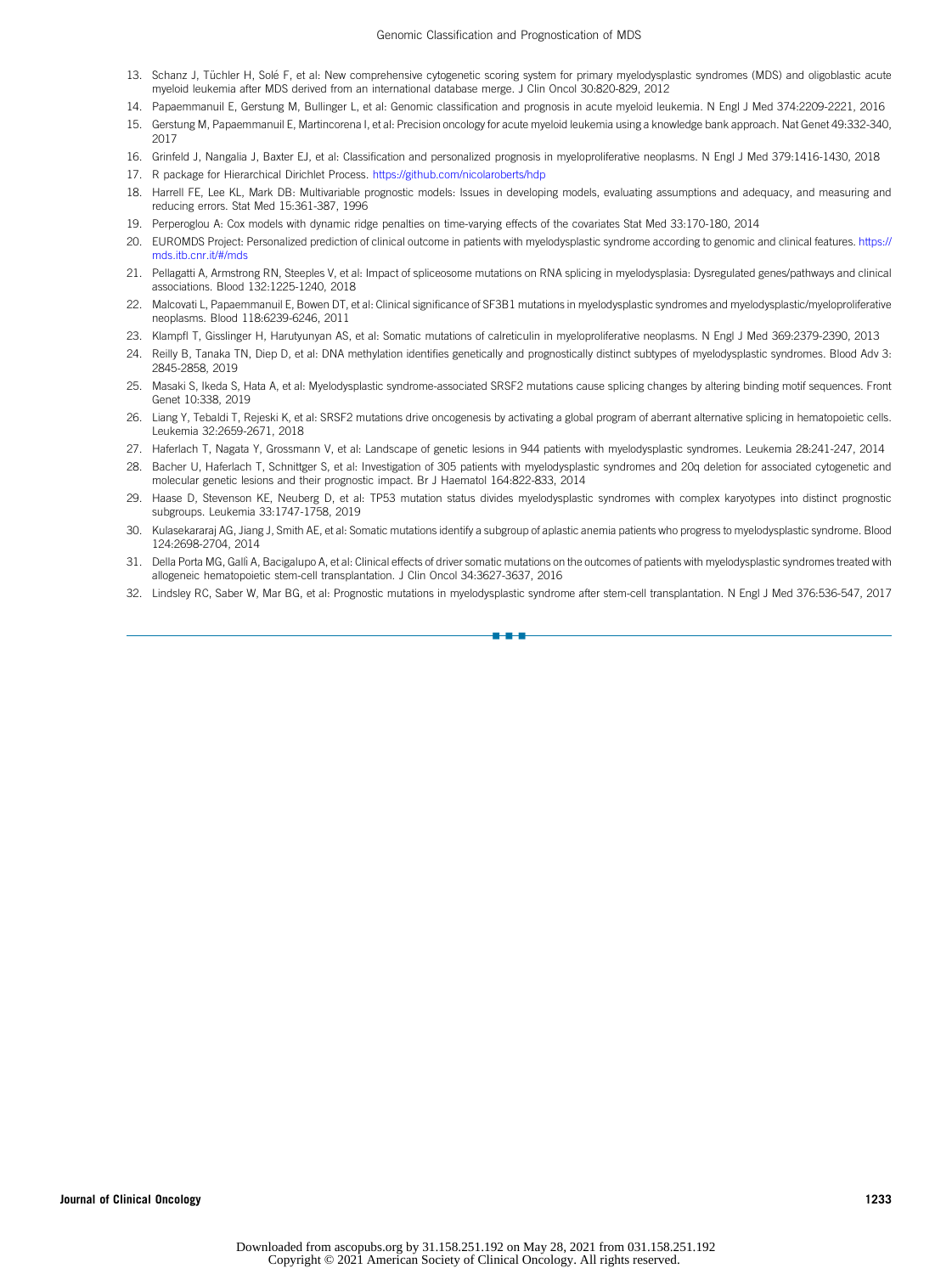#### AUTHORS' DISCLOSURES OF POTENTIAL CONFLICTS OF INTEREST

#### Classification and Personalized Prognostic Assessment on the Basis of Clinical and Genomic Features in Myelodysplastic Syndromes

The following represents disclosure information provided by authors of this manuscript. All relationships are considered compensated unless otherwise noted. Relationships are self-held unless noted. I = Immediate Family Member, Inst = My Institution. Relationships may not relate to the subject matter of this manuscript. For more information about ASCO's conflict of interest policy, please refer to [www.asco.org/rwc](http://www.asco.org/rwc) or [ascopubs.org/jco/authors/author-center](http://ascopubs.org/jco/authors/author-center).

Open Payments is a public database containing information reported by companies about payments made to US-licensed physicians [\(Open Payments](https://openpaymentsdata.cms.gov/)).

#### Manja Meggendorfer

Employment: MLL Munich Leukemia Laboratory

#### Marianna Rossi

Consulting or Advisory Role: Pfizer, Celgene, IQvia, Janssen

#### Emanuele Angelucci

Honoraria: Celgene, Vertex Pharmaceuticals Incorporated (MA) and CRISPR Therapeutics AG (CH) Consulting or Advisory Role: Novartis, Bluebird Bio

Travel, Accommodations, Expenses: Janssen-Cilag

## Massimo Bernardi

Honoraria: Celgene Consulting or Advisory Role: Pfizer Travel, Accommodations, Expenses: Medac, Amgen, Sanofi, Jazz Pharmaceuticals, BioTest, Abbvie, Takeda

#### Lorenza Borin

Leadership: Celgene Speakers' Bureau: Genzyme Travel, Accommodations, Expenses: Genzyme

Benedetto Bruno Honoraria: Jazz Pharmaceuticals, Novartis, Amgen Research Funding: Amgen

#### Valeria Santini

Honoraria: Celgene/Bristol-Myers Squibb, Novartis, Janssen-Cilag Consulting or Advisory Role: Celgene/Bristol-Myers Squibb, Novartis, Menarini, Takeda, Pfizer Research Funding: Celgene

Travel, Accommodations, Expenses: Janssen-Cilag, Celgene

#### Andrea Bacigalupo

Honoraria: Pfizer, Therakos, Novartis, Sanofi, Jazz Pharmaceuticals, Riemser, Merck Sharp & Dohme, Janssen-Cilag, Gilead Sciences, Kiadis Pharma, Astellas Pharma

Consulting or Advisory Role: Novartis, Kiadis Pharma, Gilead Sciences, Astellas Pharma

Speakers' Bureau: Pfizer, Therakos, Novartis, Sanofi, Riemser, Merck Sharp & Dohme, Adienne, Jazz Pharmaceuticals

Travel, Accommodations, Expenses: Sanofi, Therakos, Jazz Pharmaceuticals Maria Teresa Voso

#### Honoraria: Celgene/Jazz, Abbvie Consulting or Advisory Role: Celgene/Jazz Speakers' Bureau: Celgene Research Funding: Celgene

Esther Oliva

Honoraria: Celgene, Novartis, Amgen, Alexion Pharmaceuticals Consulting or Advisory Role: Amgen, Celgene, Novartis Speakers' Bureau: Celgene, Novartis

Patents, Royalties, Other Intellectual Property: Royalties for QOL-E instrument

Francesco Passamonti Speakers' Bureau: Novartis, AOP Orphan Pharmaceuticals

#### Niccolò Bolli Consulting or Advisory Role: Janssen Speakers' Bureau: Celgene, Amgen

#### Alessandro Rambaldi

Honoraria: Amgen, Omeros Consulting or Advisory Role: Amgen, Omeros, Novartis, Astellas Pharma, Jazz Pharmaceuticals Travel, Accommodations, Expenses: Celgene

## Wolfgang Kern

**Employment:** MLL Munich Leukemia Laboratory Leadership: MLL Munich Leukemia Laboratory Stock and Other Ownership Interests: MLL Munich Leukemia Laboratory

Shahram Kordasti

Honoraria: Beckman Coulter, GWT-TUD, Alexion Pharmaceuticals Consulting or Advisory Role: Syneos Health Research Funding: Celgene, Novartis

## Guillermo Sanz

Honoraria: Celgene Consulting or Advisory Role: Abbvie, Celgene, Helsinn Healthcare, Janssen, Roche, Amgen, Boehringer Ingelheim, Novartis, Takeda Speakers' Bureau: Takeda Research Funding: Celgene Travel, Accommodations, Expenses: Celgene, Takeda, Gilead Sciences, Roche Pharma AG

#### Armando Santoro

Consulting or Advisory Role: Bristol-Myers Squibb, Servier, Gilead Sciences, Pfizer, Eisai, Bayer AG, MSD, Sanofi, ArQule Speakers' Bureau: Takeda, Roche, Abbvie, Amgen, Celgene, AstraZeneca, ArQule, Lilly, Sandoz, Novartis, Bristol-Myers Squibb, Servier, Gilead Sciences, Pfizer, Eisai, Bayer AG, MSD

## Uwe Platzbecker

Honoraria: Celgene/Jazz Consulting or Advisory Role: Celgene/Jazz Research Funding: Amgen, Janssen, Novartis, BerGenBio, Celgene Patents, Royalties, Other Intellectual Property: part of a patent for a TFR-2 antibody (Rauner et al. Nature Metabolics 2019) Travel, Accommodations, Expenses: Celgene

## Pierre Fenaux

Honoraria: Celgene Research Funding: Celgene

#### Torsten Haferlach

**Employment:** MLL Munich Leukemia Laboratory Leadership: MLL Munich Leukemia Laboratory Consulting or Advisory Role: Illumina

No other potential conflicts of interest were reported.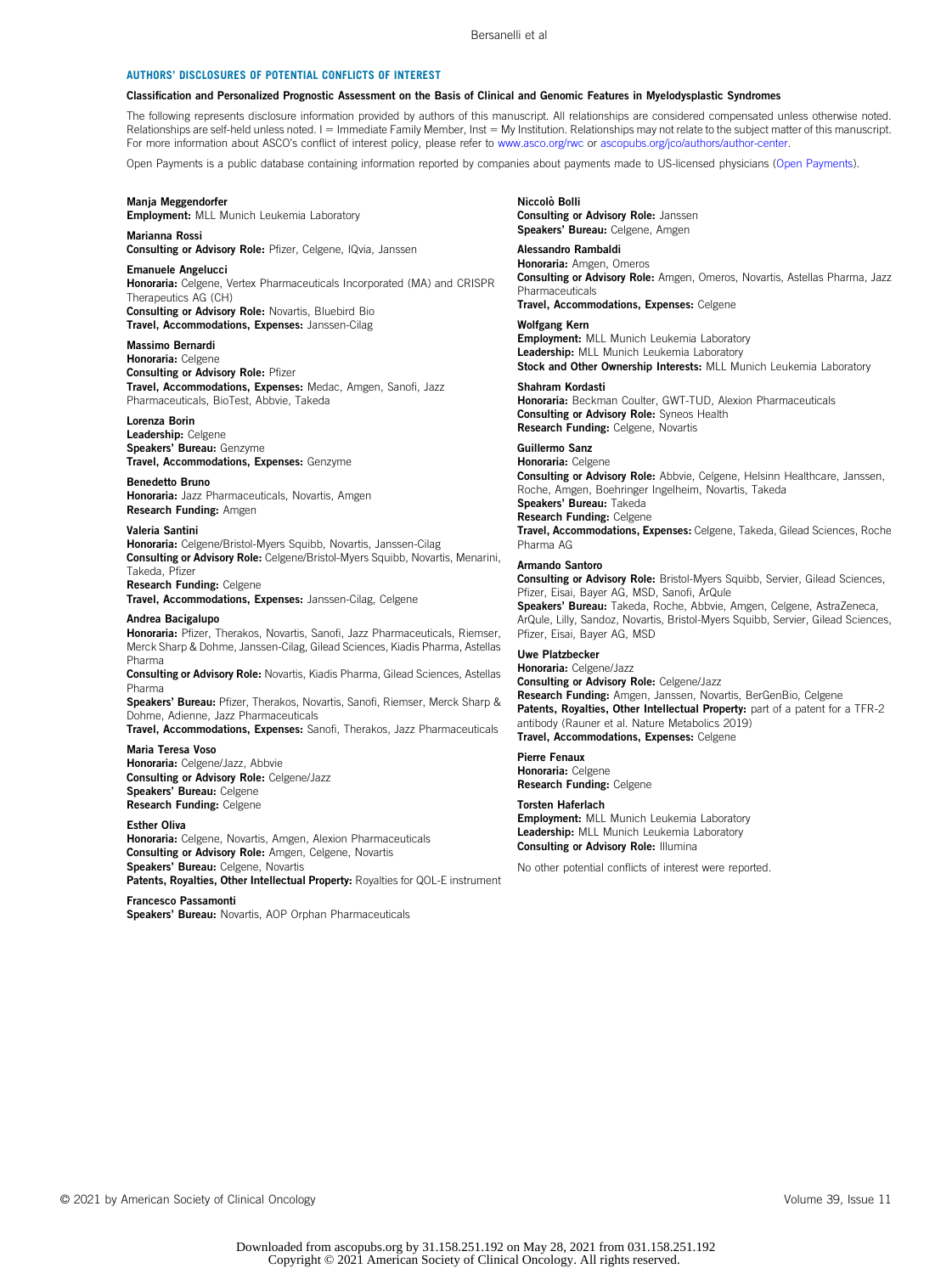

FIG A1. Genomic groups in EuroMDS cohort ( $N = 2,043$ ) and their relationship with WHO category (defined according to 2016 classification criteria) and overall survival. According to a Bayesian clustering algorithm (Dirichlet processes), patients are classified into eight distinct genomic groups on the basis of the presence or specific mutations and/or chromosomal abnormalities: Group O, MDS without specific genomic profile; Group 1, MDS with SF3B1 mutations and co-existing mutations in other genes (ASXL1 and RUNX1); Group 2, MDS with TP53 mutations and/or complex karyotype; Group 3, MDS with SRSF2 and concomitant TET2 mutations; Group 4, MDS with U2AF1 mutations associated with deletion of chromosome 20q and/or abnormalities of chromosome 7; Group 5, MDS with SRSF2 mutations with co-existing mutations in other genes (ASXL1, RUNX1, IDH2, and EZH2); Group 6, MDS with isolated SF3B1 mutations (or associated with mutations of TET2 and/or JAK/STAT pathways genes); Group 7, MDS with AML-like mutation patterns (DNMT3A, NPM1, FLT3, IDH1, and RUNX1 genes). These genomic MDS groups significantly differ in WHO MDS categories (continued on following page)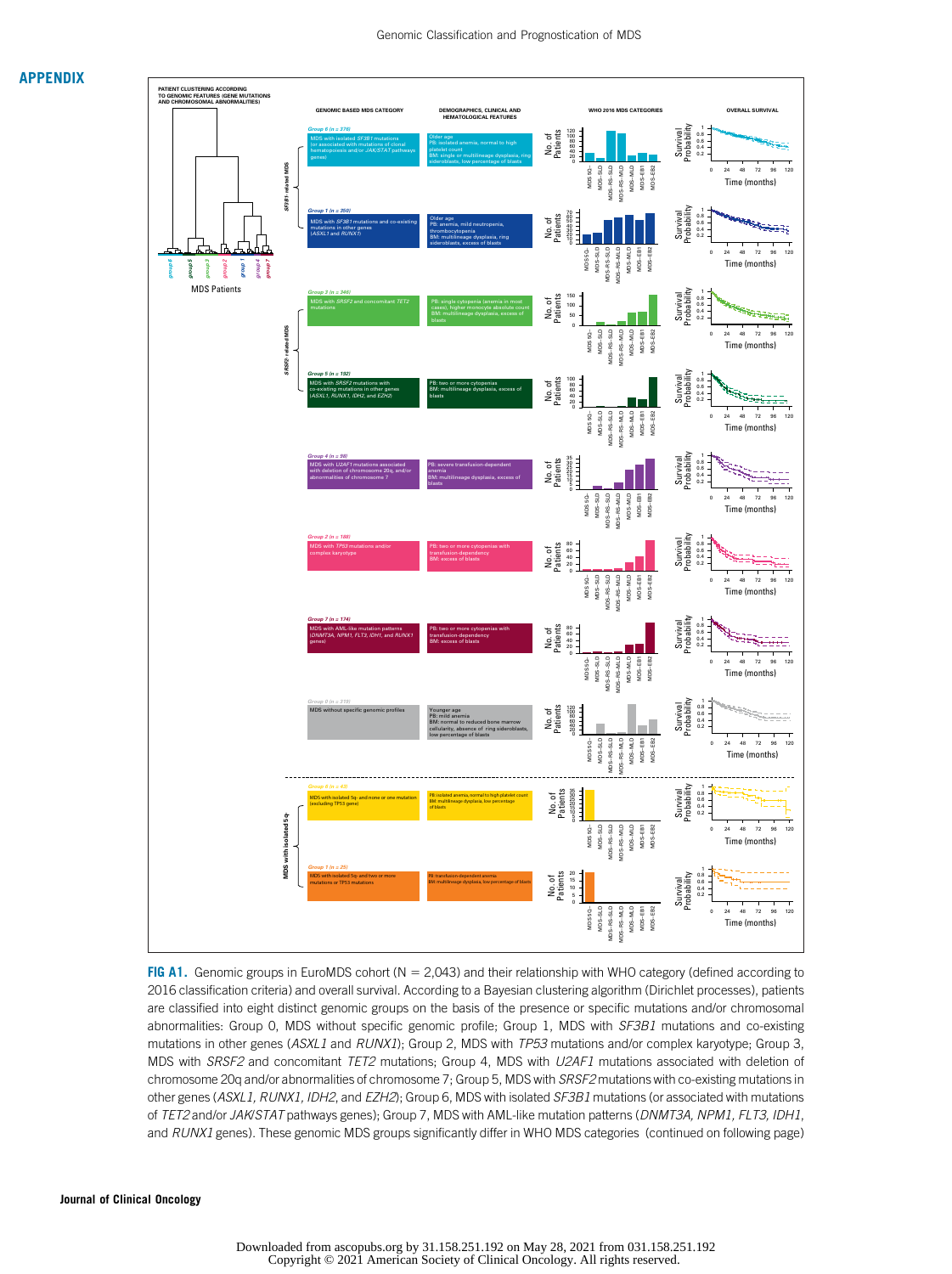

FIG A2. Extrapolation of genomic landscape of MDS genomic groups through Bayesian Networks, applied to the whole MDS cohort. The size of each node accounts for the number of correspondent genomic or cytogenetic alterations. The color of each link reflects odds ratio (shades of brown represent mutual exclusivity while shades of green color degree co-occurrence). The thickness of edges grows with increasing significance of mutual exclusivity/co-occurrence between alterations. MDS, myelodysplastic syndromes.

FIG A1. (Continued). distribution and in cumulative probability of survival. AML, acute myeloid leukemia; BM, bone marrow; MDS, myelodysplastic syndromes; MDS-EB1, MDS with excess of blasts, type 1; MDS-EB2, MDS with excess of blasts, type 2; MDS-MLD, MDS with multilineage dysplasia; MDS-RS-MLD, MDS with ring sideroblasts and multilineage dysplasia; MDS-RS-SLD, MDS with ring sideroblasts and single-lineage dysplasia; MDS-SLD, MDS with single-lineage dysplasia; PB, peripheral blood; WHO, World Health Organization.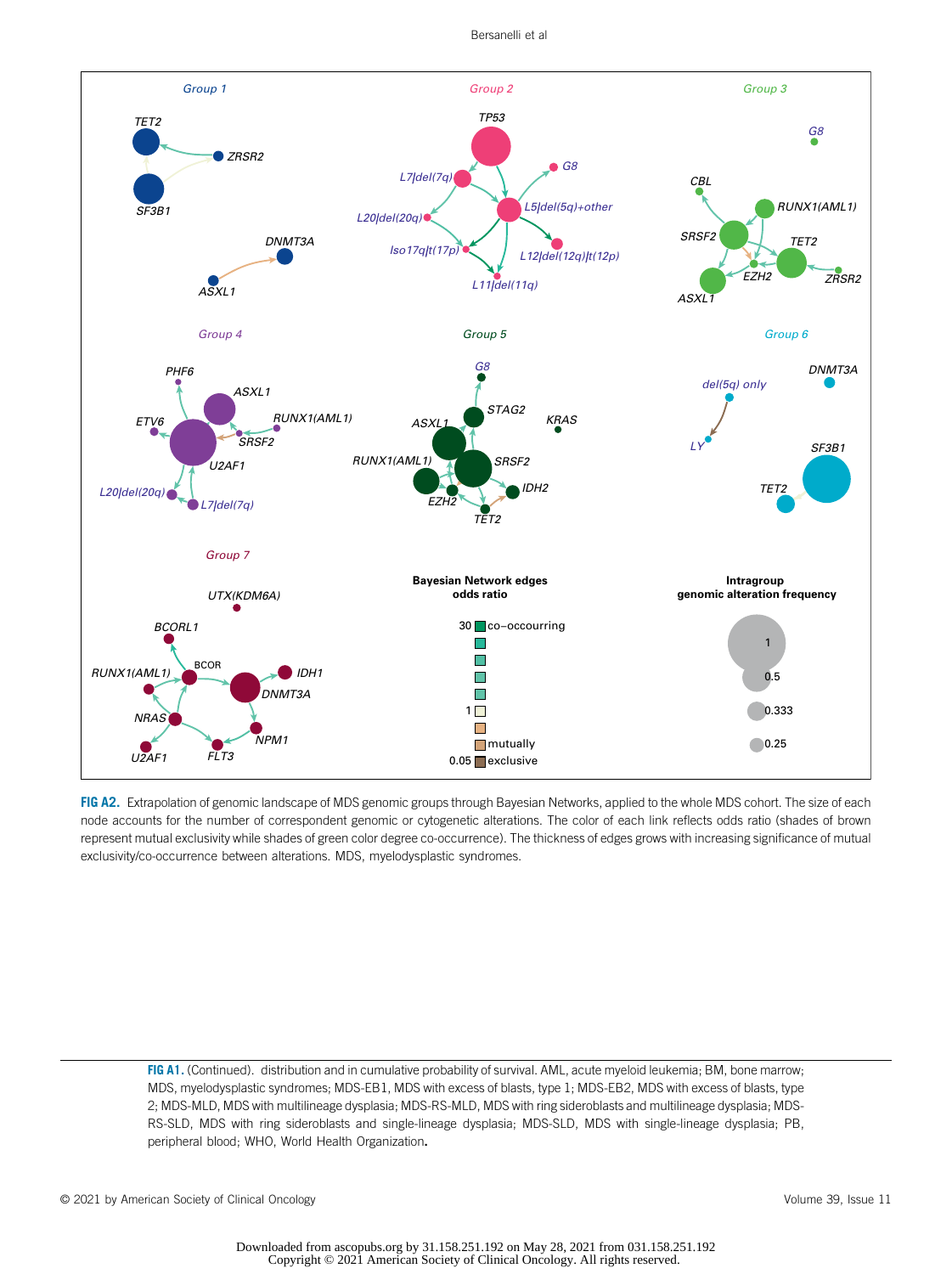|                                   | <b>MDS 5Q-</b> | MDS-SLD | MDS-RS-SLD | MDS-RS-MLD | MDS-MLD | MDS-EB1 | MDS-EB2 |  |
|-----------------------------------|----------------|---------|------------|------------|---------|---------|---------|--|
| Group 7<br>$(n = 174)$            | 2.9%           | 5%      | $1\%$      | 2.9%       | 6.6%    | 9.3%    | 14.9%   |  |
| Group 6<br>$(n = 376)$            | 52.9%          | 12.2%   | 60.8%      | 46.9%      | 6.4%    | 10.1%   | 4.6%    |  |
| Group 5<br>$(n = 192)$            | 0%             | 5%      | 1.5%       | 2.9%       | 8.6%    | 9.3%    | 16.6%   |  |
| Group <sub>4</sub><br>$(n = 98)$  | $0\%$          | 2.9%    | 0.5%       | 3.3%       | 5.4%    | 8.4%    | 5.3%    |  |
| Group <sub>3</sub><br>$(n = 346)$ | 2.9%           | 14.4%   | 2.5%       | 10.5%      | 16.7%   | 21.2%   | 23.6%   |  |
| Group <sub>2</sub><br>$(n = 188)$ | 10.3%          | 5%      | 3%         | 3.8%       | 6.4%    | 12.8%   | 13.7%   |  |
| Group 1<br>$(n = 350)$            | 30.9%          | 18.7%   | 27.1%      | 25.1%      | 16%     | 16.1%   | 10.7%   |  |
| Group 0<br>$(n = 319)$            | $0\%$          | 36.7%   | 3.5%       | 4.6%       | 33.9%   | 12.8%   | 10.5%   |  |

FIG A3. Wide-ranging genomic heterogeneity of 2016 WHO categories within MDS genomic groups. MDS, myelodysplastic syndromes; MDS-EB1, MDS with excess of blasts, type 1; MDS-EB2, MDS with excess of blasts, type 2; MDS-MLD, MDS with multilineage dysplasia; MDS-RS-MLD, MDS with ring sideroblasts and multilineage dysplasia; MDS-RS-SLD, MDS with ring sideroblasts and single-lineage dysplasia; MDS-SLD, MDS with single-lineage dysplasia.